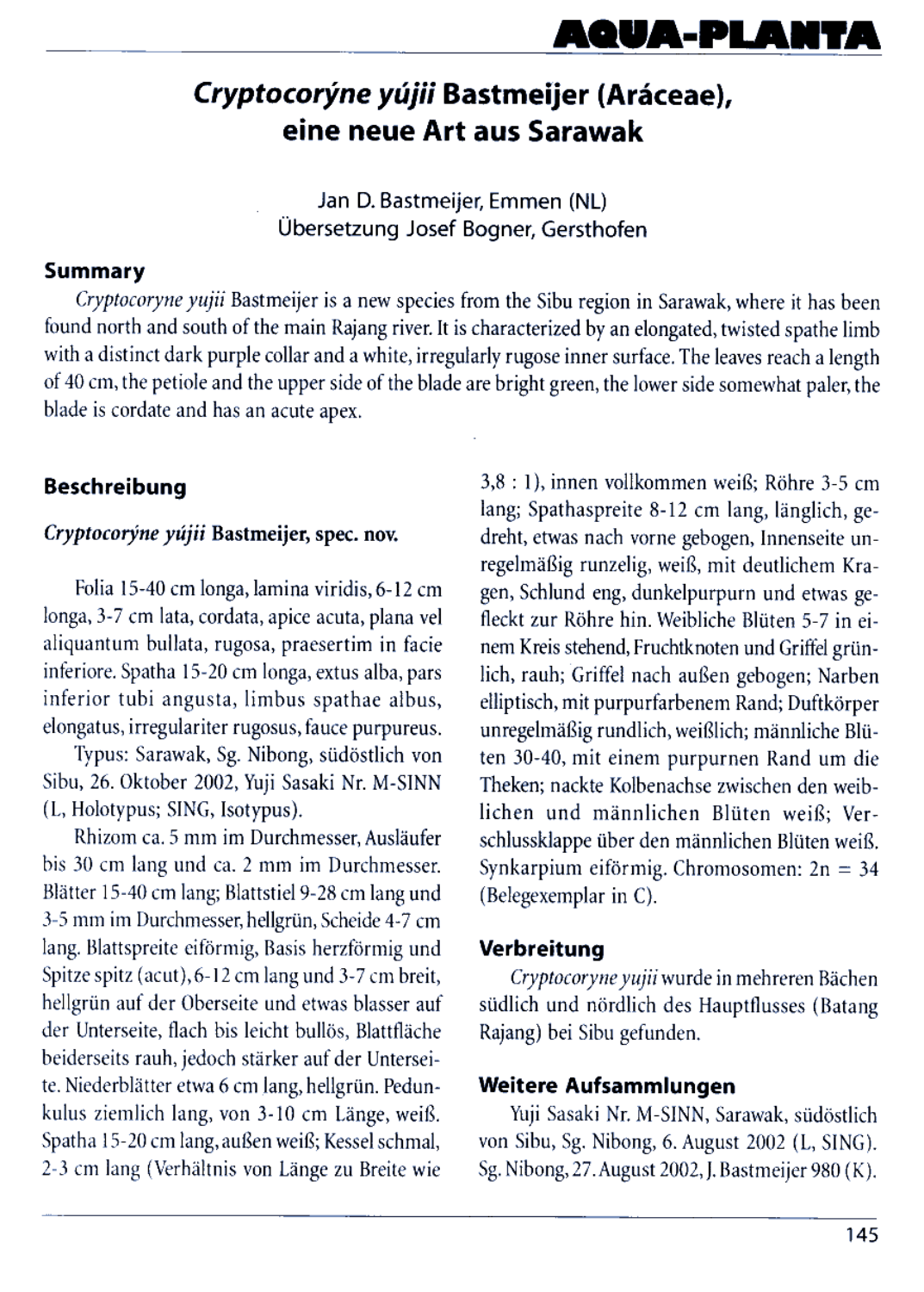# AQUA-PLANTA

# Ökologie

Cryptocoryne yujii wächst an den Ufern und in den Bächen, manchmal in etwas trübem Wasser.

### **Bemerkungen**

Cryptocoryne yujii unterscheidet sich deutlich von anderen Arten durch die Färbung und Form der Spatha, die weiße, runzelige Spathaspreite, den deutlichen purpurfarbenen Kragen und Schlund sowie den schmalen, länglichen Kessel. Es ist ziemlich überraschend, dass diese neue Art nicht schon früher entdeckt wurde, da das westliche Sarawak zu den am meisten besammelten Regionen von Borneo gehört.

### **Etymologie**

Diese Art ist benannt nach dem Sammler, Herrn Yuji Sasaki, vom Rayon Vert Aquarium in Japan. In Japan besteht

großes Interesse an der Haltung von Aquarien und der Kultur tropischer Pflanzen. Herr Yuji Sasaki ist in den letzten fünf Jahren viel gereist, um die





natürlichen Standorte der Cryptocorynen zu studieren und er hat sehr zum Wissen über die Gattung Cryptocoryne in Sarawak sowie Kalimantan (Borneo) beigetragen.

# Danksagung

Ich danke Frau Anne-Marie Ramsdal für die Zählung der Chromosomen, Frau Charlotte Schoemacker und Herrn Helmut Roessler für die Übersetzung der Diagnose ins Lateinische sowie Herrn Niels Jacobsen und Herrn Yuji Sasaki für wertvolle Diskussionen.

146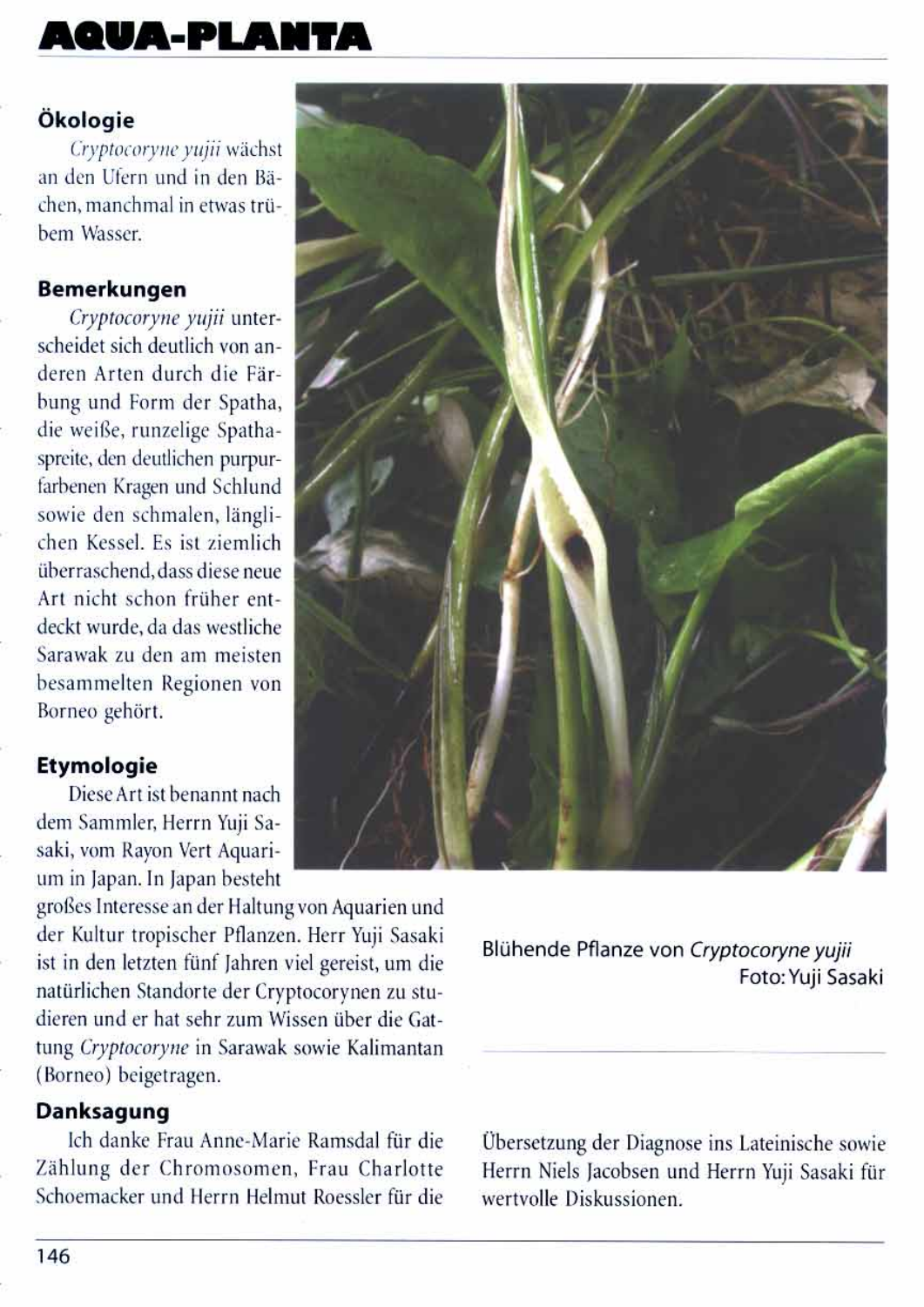### *Cryptocoryne yujii* **Bastmeijer (Araceae), a new species from Sarawak**

Jan D. Bastmeijer, Emmen, The Netherlands

### **Summary**

*Cryptocoryne yujii* is a new species from the Sibu region in Sarawak, where it has been found north and south of the main Rajang River. It is characterized by an elongated, twisted spathe limb with a distinct dark purple collar and a white, irregular rugose inner surface. The leaves reach a length of 40 cm, the petiole and the upper side of the blade are bright green, the lower side somewhat paler, the blade is cordate and has an acute apex.

### **Description**

*Cryptocoryne yujii* **Bastmeijer,** (Araceae), eine neue Art aus Sarawak. - Aqua-Planta 27: 145-146 (2002).

Rhizome ca. 5 mm in diameter, runners up to 30 cm long and ca. 2 mm in diameter. Leaves 15-40 cm long; petiole 9-28 cm long and 3-5 mm in diameter, bright green, sheeth 4-7 cm long. Leaf blade ovate, base cordate and apex acute, 6-12 cm long and 3-7 cm wide, bright green on the upper side and somewhat paler on the lower side, smooth to somewhat bullate, surface rough, especially the lower side. Cataphylls ca. 6 cm long, bright green. Peduncle rather long, 3-10 cm, white. Spathe 15-20 cm long, outside white; kettle narrow, 2-3 cm long (proportionally length to width 3.8 : 1), inside completely white; tube 3-5 cm long; spathe limb 8-12 cm long, elongate, twisted, somewhat forward bent, inner surface of the limb irregularly rugose, white, collar distinct, throat narrow, dark purple and slightly spotted near the tube. Female flowers 5-7 in one circle, carpels and styles greenish, rough; styles outwards bent; stigmas elliptical, with a purple border; olfactory bodies irregularly rounded, whitish; male flowers 30-40, with a purple border around the thecae; naked part of the spadix between the female and the male flowers white; flap over the male flowers white. Syncarpium ovate. Chromosome number 2n=34 (voucher at C).

Type: Sarawak, Sg. Nibong, southeast of Sibu, 26<sup>th</sup> October 2002, Yuji Sasaki no. M-SINN (L holotype, SING isotype).

### **Distribution**

*Cryptocoryne yujii* is found in several streams, both south and north of the main Batang Rajang river near Sibu.

#### **Additional collections**

Yuji Sasaki no. M-SINN, Sarawak, southeast of Sibu, Sg. Nibong, 6<sup>th</sup> August 2002 (L, SING); J. Bastmeijer 980, Sg. Nibong, 27 August 2002 (K).

### **Ecology**

*Cryptocoryne yujii* grows on the banks and in the streams in at times somewhat cloudy water.

### **Notes**

*Cryptocoryne yujii* is distinct from other species by the colour and shape of the spathe, the white, rugose surface of the limb, the distinct purple collar and throat together with the narrow, elongate kettle. It is rather surprising that this new species has not been observed before, as western Sarawak is the most collected region of Borneo.

### **Etymology**

The plant is named after the collector, Mr. Yuji Sasaki, from Rayon Vert Aquarium in Japan. There is a great interest in Japan for keeping aquaria and growing tropical plants. Yuji Sasaki has for the